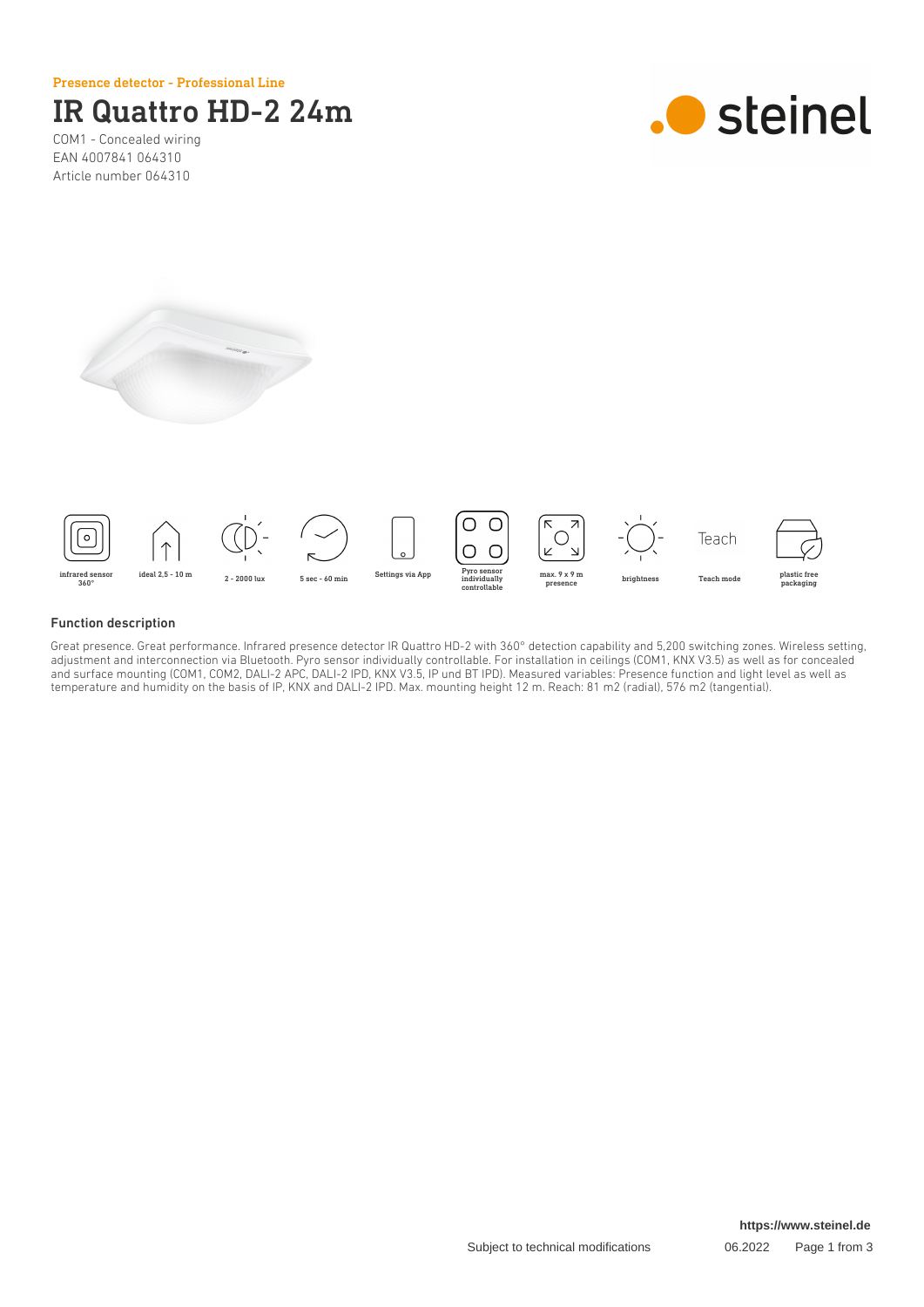# IR Quattro HD-2 24m

COM1 - Concealed wiring EAN 4007841 064310 Article number 064310



## Technical specifications

| Type                                                                | Presence detector                      |
|---------------------------------------------------------------------|----------------------------------------|
| Dimensions (L x W x H)                                              | 69 x 103 x 103 mm                      |
| Mains power supply                                                  | $220 - 240$ V / 50 - 60 Hz             |
| Power consumption                                                   | 0.3W                                   |
| Sensor Technology                                                   | passive infrared                       |
| Application, place                                                  | Indoors                                |
| Installation site                                                   | ceiling                                |
| Installation                                                        | Concealed wiring                       |
| Mounting height                                                     | $2,50 - 10,00$ m                       |
| Reach, radial                                                       | $9 \times 9$ m (81 m <sup>2</sup> )    |
| Reach, tangential                                                   | $24 \times 24$ m (576 m <sup>2</sup> ) |
| Reach, presence                                                     | $9 \times 9$ m (81 m <sup>2</sup> )    |
| Detection angle                                                     | 360°                                   |
| Optimum mounting height                                             | 2.8 <sub>m</sub>                       |
| Mechanical scalability                                              | Yes                                    |
| Capability of masking out individual<br>segments                    | Yes                                    |
| Electronic scalability                                              | Yes                                    |
| Twilight setting                                                    | $2 - 2000$ lx                          |
| Time setting                                                        | $5s - 60$ Min.                         |
| Switching output 1, resistive                                       | 2000 W                                 |
| Switching output 1, number of LEDs /<br>8 pcs.<br>fluorescent lamps |                                        |
| Switching output 1, floating                                        | No                                     |
| Fluorescent lamps, electronic ballast 1500 W                        |                                        |
| Fluorescent lamps, uncorrected                                      | 1000 VA                                |

| Fluorescent lamps, series-corrected 400 VA       |                                                                                                                                                                                                                                                                                                    |
|--------------------------------------------------|----------------------------------------------------------------------------------------------------------------------------------------------------------------------------------------------------------------------------------------------------------------------------------------------------|
| Fluorescent lamps,<br>parallel-corrected         | 1000 VA                                                                                                                                                                                                                                                                                            |
| Switching output 1, low-voltage<br>halogen lamps | 2000 VA                                                                                                                                                                                                                                                                                            |
| LED lamps                                        | 100 W                                                                                                                                                                                                                                                                                              |
| LED lamps $> 2 W$                                | 300 W                                                                                                                                                                                                                                                                                              |
| LED lamps $> 8 W$                                | 600 W                                                                                                                                                                                                                                                                                              |
| Capacitive load in µF                            | 176 µF                                                                                                                                                                                                                                                                                             |
| Constant-lighting control                        | No                                                                                                                                                                                                                                                                                                 |
| Basic light level function                       | No                                                                                                                                                                                                                                                                                                 |
| <b>Functions</b>                                 | Group parameterisation, Semi-/fully<br>automatic, Lighting scenario, Manual<br>ON / ON-OFF, Neighbouring group<br>function. Normal / test mode                                                                                                                                                     |
| Settings via                                     | Connect Bluetooth Mesh                                                                                                                                                                                                                                                                             |
| With remote control                              | No                                                                                                                                                                                                                                                                                                 |
| Interconnection                                  | Yes                                                                                                                                                                                                                                                                                                |
| IP-rating                                        | IP20                                                                                                                                                                                                                                                                                               |
| Material                                         | <b>Plastic</b>                                                                                                                                                                                                                                                                                     |
| Ambient temperature                              | $-20 - 50$ °C                                                                                                                                                                                                                                                                                      |
| Application, room                                | lecture hall, classroom, open-plan<br>office, high-bay warehouse,<br>production facilities, conference<br>room / meeting room, duty room,<br>recreation room, changing room,<br>reception / lobby, sports hall,<br>multi-storey / underground car park,<br>dining hall / staff restaurant, Indoors |
| Colour                                           | white                                                                                                                                                                                                                                                                                              |
| Colour, RAL                                      | 9003                                                                                                                                                                                                                                                                                               |
| Manufacturer's Warranty                          | 5 years                                                                                                                                                                                                                                                                                            |
| Version                                          | COM1 - Concealed wiring                                                                                                                                                                                                                                                                            |
| PU1, EAN                                         | 4007841064310                                                                                                                                                                                                                                                                                      |
| Technology, sensors                              | Light sensor, passive infrared                                                                                                                                                                                                                                                                     |